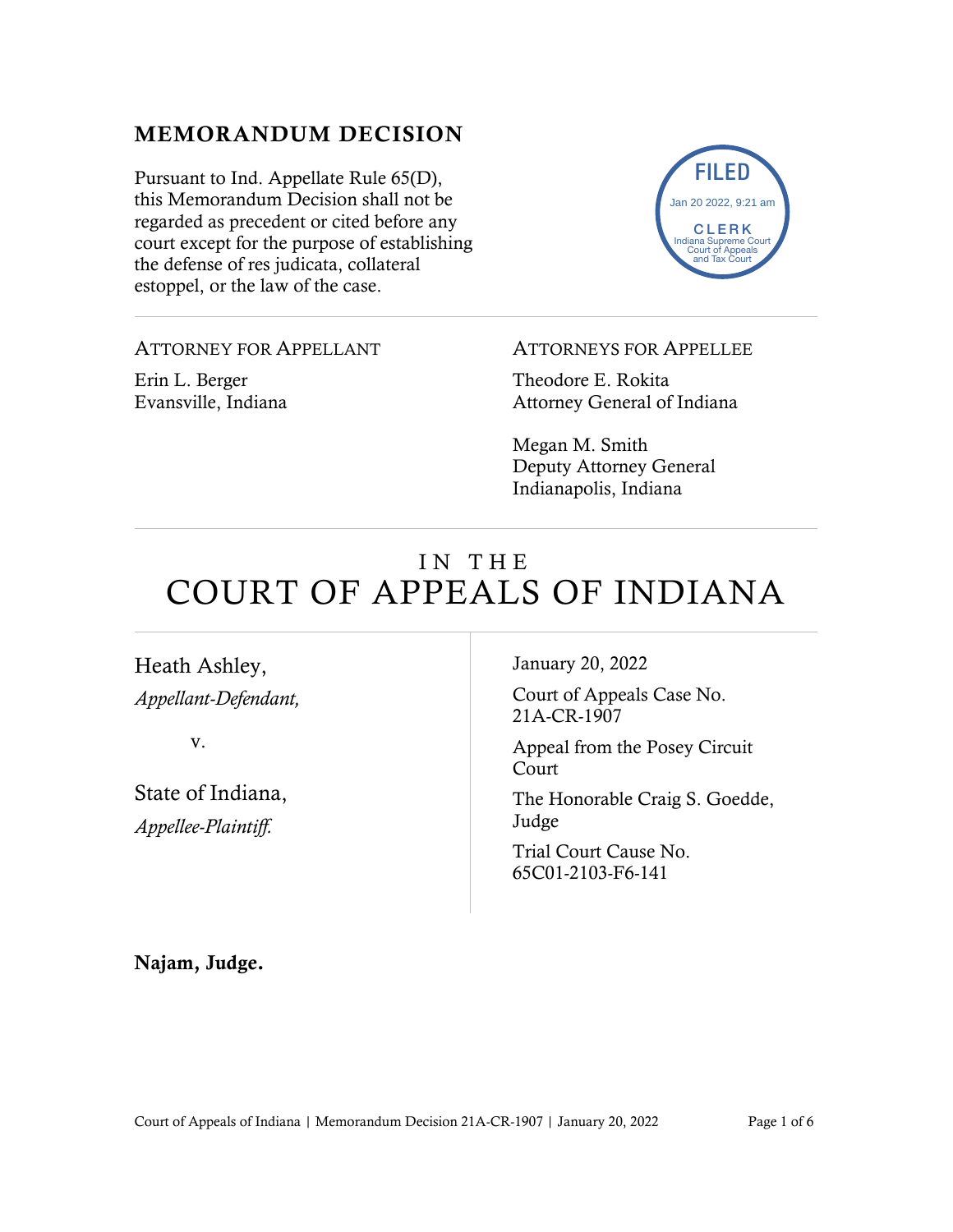# Statement of the Case

- [1] Heath Ashley appeals his sentence after he pleaded guilty to possession of methamphetamine, as a Level 6 felony, and after his adjudication as a habitual offender. Ashley raises one issue for our review, namely, whether his sentence is inappropriate in light of the nature of the offense and his character.
- [2] We affirm.

## Facts and Procedural History

- [3] On March 8, 2021, deputies responded to a call that a women needed medical attention. When they arrived, medics informed the officers that the woman was declining medical treatment. As the deputies approached the house to speak to the woman, Ashley stuck his head out of a window, provided officers with his name, and told them that the woman was "mentally handicapped." Appellant's App. Vol. 2 at 12. The deputies were ultimately able to speak to the woman, who continued to refuse treatment. While at the scene, the officers learned that Ashley had three separate warrants out for his arrest. The deputies then informed Ashley of the warrants. Ashley began to argue, but the officers were able to place him in handcuffs. The officers then searched Ashley and found a baggie that contained a small amount of methamphetamine.
- [4] The State charged Ashley with possession of methamphetamine, as a Level 6 felony, and alleged that he was a habitual offender. At a pre-trial conference, the State presented Ashley with an offer under which the State would drop the habitual offender charge and agree to a sentence of twenty months if Ashley

Court of Appeals of Indiana | Memorandum Decision 21A-CR-1907 | January 20, 2022 Page 2 of 6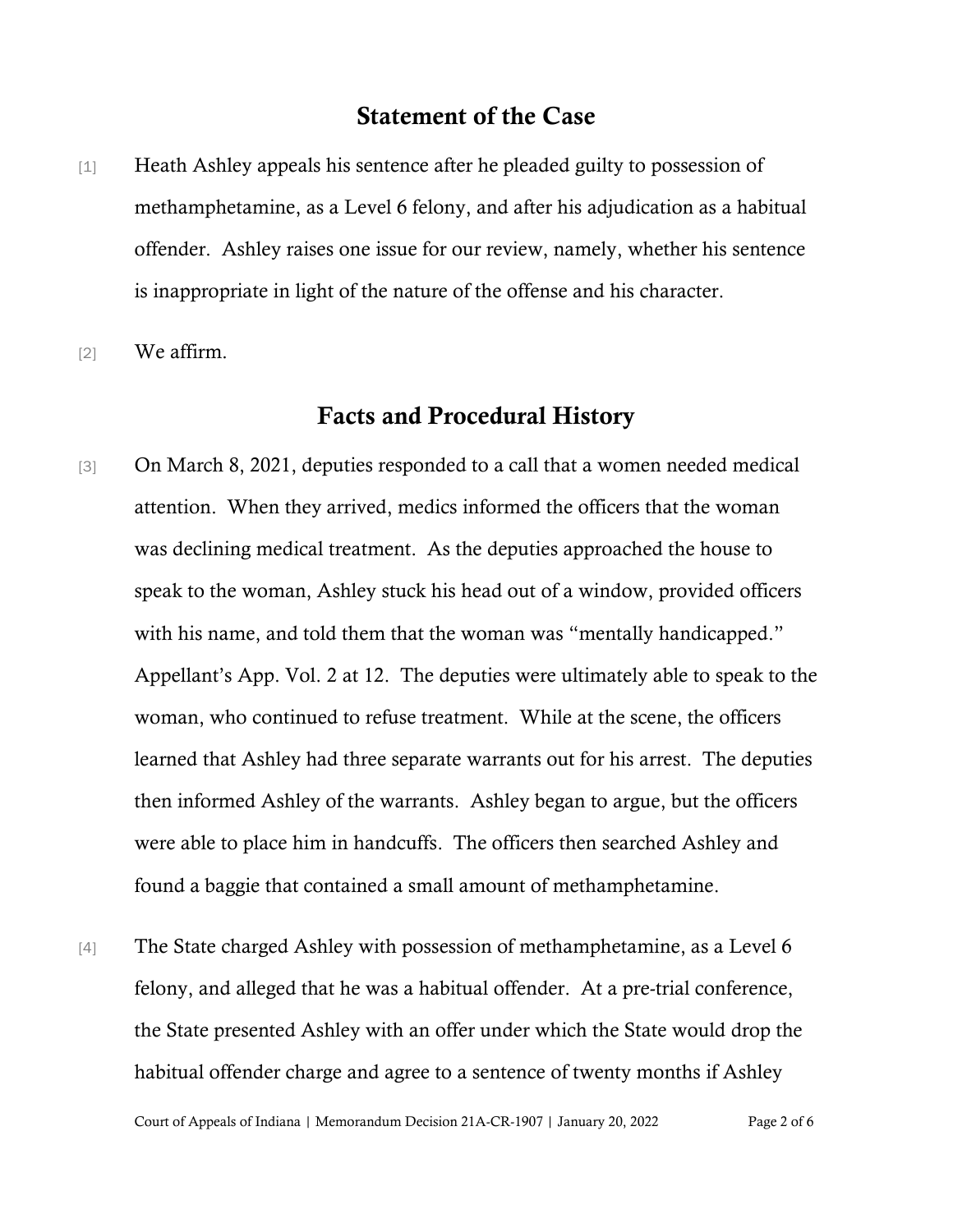pleaded guilty to the possession charge. Ashley declined that offer. Thereafter, on the morning of the scheduled trial, Ashley pleaded guilty to possession of methamphetamine without the benefit of a plea agreement, and the court adjudicated Ashley a habitual offender following a bench trial.

[5] At a sentencing hearing, the court identified Ashley's criminal history as a "very heavy" aggravator. Tr. at 51. And the court identified Ashley's guilty plea to be a mitigator. The court also considered the fact that Ashley possessed only a small amount of methamphetamine, that Ashley had reoffended "quickly" following his last offense, and that Ashley had "used heavily everyday" prior to his arrest. *Id.* at 52. The court then found that the aggravator outweighed the mitigator and sentenced Ashley to two years for the possession conviction enhanced by four years for the habitual offender adjudication, for an aggregate sentence of six years in the Department of Correction. This appeal ensued.

## Discussion and Decision

[6] Ashley contends that his sentence is inappropriate in light of the nature of the offense and his character. [Indiana Appellate Rule 7\(B\)](https://1.next.westlaw.com/Link/Document/FullText?findType=L&pubNum=1007025&cite=INSRAPR7&originatingDoc=I0c1a6460e39411e692ccd0392c3f85a3&refType=LQ&originationContext=document&transitionType=DocumentItem&contextData=(sc.Keycite)) provides that "[t]he Court may revise a sentence authorized by statute if, after due consideration of the trial court's decision, the Court finds that the sentence is inappropriate in light of the nature of the offense and the character of the offender." This court has recently held that "[t]he advisory sentence is the starting point the legislature has selected as an appropriate sentence for the crime committed."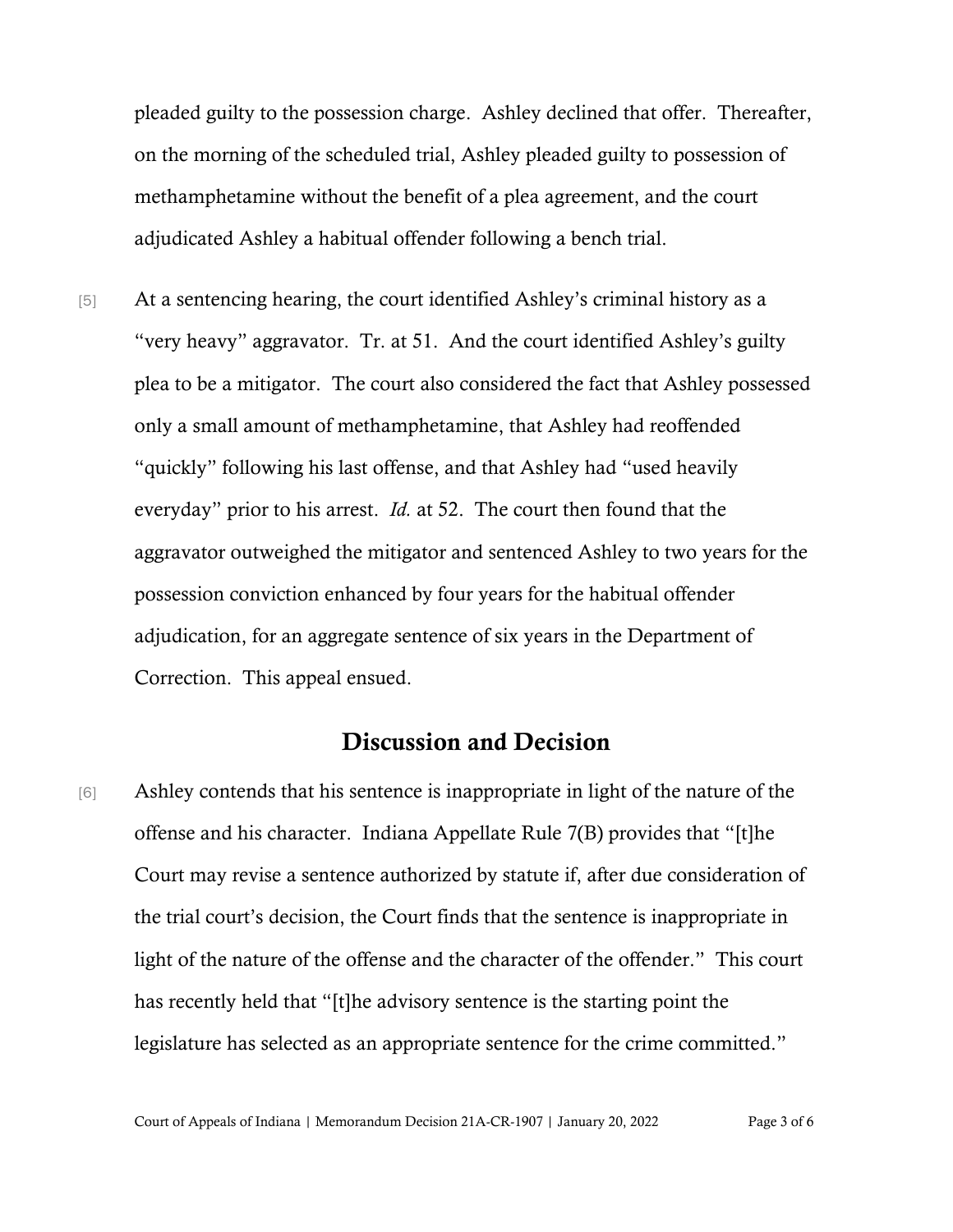*Sanders v. State*, 71 N.E.3d 839, 844 (Ind. Ct. App. 2017). And the Indiana Supreme Court has recently explained that:

The principal role of appellate review should be to attempt to leaven the outliers . . . but not achieve a perceived "correct" result in each case. *Cardwell v. State*[, 895 N.E.2d 1219, 1225 \(Ind.](https://1.next.westlaw.com/Link/Document/FullText?findType=Y&serNum=2017439923&pubNum=0000578&originatingDoc=I0c1a6460e39411e692ccd0392c3f85a3&refType=RP&fi=co_pp_sp_578_1225&originationContext=document&transitionType=DocumentItem&contextData=(sc.Keycite)#co_pp_sp_578_1225)  [2008\).](https://1.next.westlaw.com/Link/Document/FullText?findType=Y&serNum=2017439923&pubNum=0000578&originatingDoc=I0c1a6460e39411e692ccd0392c3f85a3&refType=RP&fi=co_pp_sp_578_1225&originationContext=document&transitionType=DocumentItem&contextData=(sc.Keycite)#co_pp_sp_578_1225) Defendant has the burden to persuade us that the sentence imposed by the trial court is inappropriate. *[Anglemyer v.](https://1.next.westlaw.com/Link/Document/FullText?findType=Y&serNum=2012545885&pubNum=0000578&originatingDoc=I0c1a6460e39411e692ccd0392c3f85a3&refType=RP&fi=co_pp_sp_578_494&originationContext=document&transitionType=DocumentItem&contextData=(sc.Keycite)#co_pp_sp_578_494)  [State](https://1.next.westlaw.com/Link/Document/FullText?findType=Y&serNum=2012545885&pubNum=0000578&originatingDoc=I0c1a6460e39411e692ccd0392c3f85a3&refType=RP&fi=co_pp_sp_578_494&originationContext=document&transitionType=DocumentItem&contextData=(sc.Keycite)#co_pp_sp_578_494)*[, 868 N.E.2d 482, 494 \(Ind.\),](https://1.next.westlaw.com/Link/Document/FullText?findType=Y&serNum=2012545885&pubNum=0000578&originatingDoc=I0c1a6460e39411e692ccd0392c3f85a3&refType=RP&fi=co_pp_sp_578_494&originationContext=document&transitionType=DocumentItem&contextData=(sc.Keycite)#co_pp_sp_578_494) as amended (July 10, 2007), *decision clarified on reh'g*, [875 N.E.2d 218 \(Ind. 2007\).](https://1.next.westlaw.com/Link/Document/FullText?findType=Y&serNum=2013865237&pubNum=0000578&originatingDoc=I0c1a6460e39411e692ccd0392c3f85a3&refType=RP&originationContext=document&transitionType=DocumentItem&contextData=(sc.Keycite))

*Shoun v. State*, 67 N.E.3d 635, 642 (Ind. 2017) (omission in original).

[7] Indiana's flexible sentencing scheme allows trial courts to tailor an appropriate sentence to the circumstances presented, and the trial court's judgment "should receive considerable deference." *Cardwell*, 895 N.E.2d at 1222. Whether we regard a sentence as inappropriate at the end of the day turns on "our sense of the culpability of the defendant, the severity of the crime, the damage done to others, and myriad other facts that come to light in a given case." *Id*. at 1224. The question is not whether another sentence is more appropriate, but rather whether the sentence imposed is inappropriate. *King v. State*, 894 N.E.2d 265, 268 (Ind. Ct. App. 2008). Deference to the trial court "prevail[s] unless overcome by compelling evidence portraying in a positive light the nature of the offense (such as accompanied by restraint, regard, and lack of brutality) and the defendant's character (such as substantial virtuous traits or persistent examples of good character)." *Stephenson v. State*, 29 N.E.3d 111, 122 (Ind. 2015).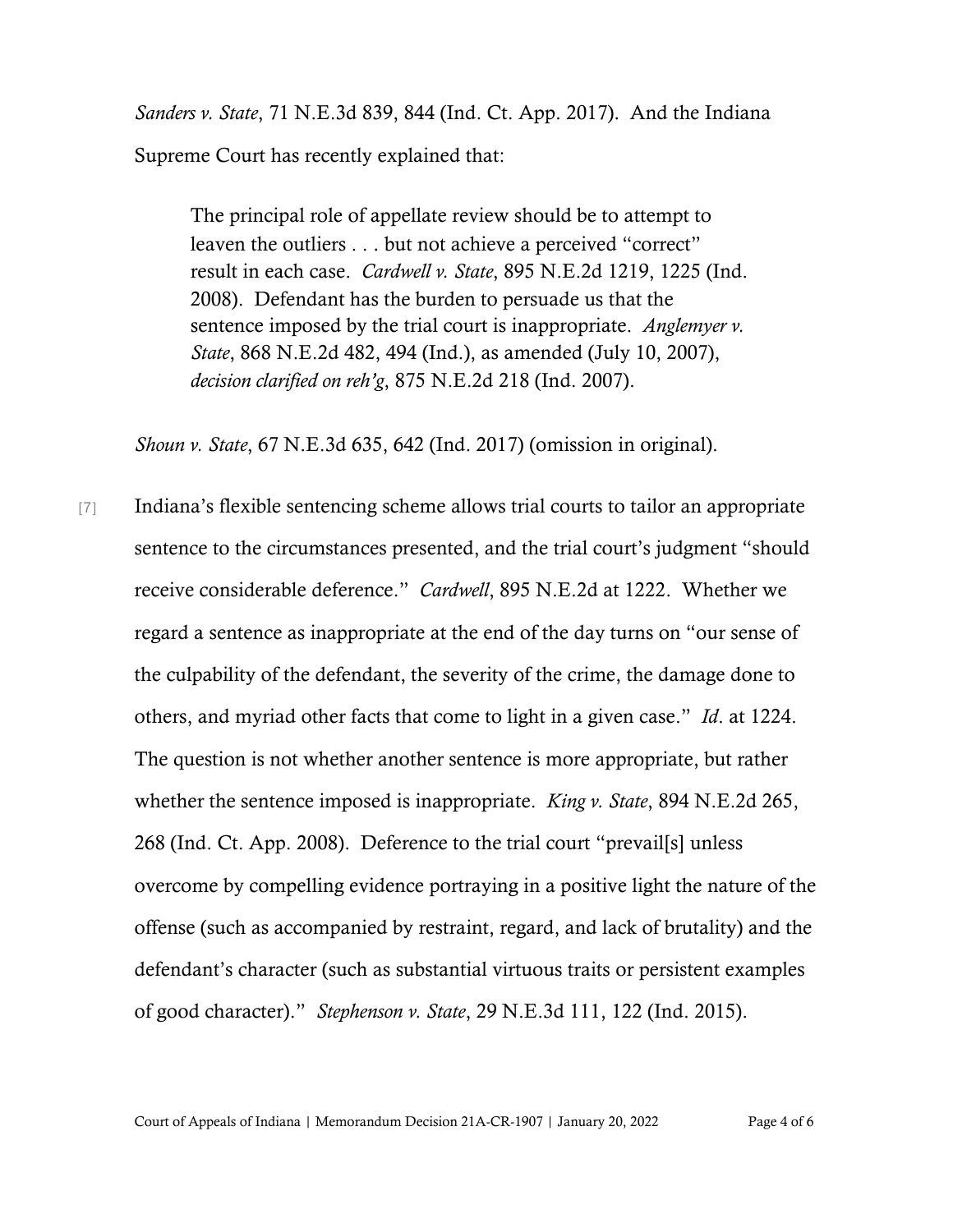- [8] The sentencing range for a Level 6 felony is six months to two and one-half years, with an advisory sentence of one year. Ind. Code § 35-50-2-7(b) (2021). And the court shall sentence a person found to be a habitual offender to an additional fixed term of between two years to six years for a person convicted of a Level 6 felony. I.C.  $\S 35-50-2-8(i)(2)$ . Here, the court identified as mitigating Ashley's guilty plea. And the court identified Ashley's criminal history as a "very heavy" aggravator. Tr. at 51. The court then found that the aggravator outweighed the mitigator and sentenced Ashley to an aggregate term of six years in the Department of Correction.
- [9] Ashley contends that his sentence in inappropriate in light of the nature of the offense because the amount of methamphetamine in his possession was less than 0.01 gram and because it would be "difficult to imagine the existence of any less egregious offense of possession of methamphetamine than .01 gram." Appellant's Br. at [1](#page-4-0)4. Be that as it may, $<sup>1</sup>$  we consider both the nature of the</sup> offense *and* Ashley's character in our review. *See Williams v. State*, 891 N.E.2d

<span id="page-4-0"></span> $<sup>1</sup>$  As to the nature of the offense, the State contends that Ashley "attempted to dissuade" medics from</sup> providing medical care to the woman. Appellee's Br. at 8. However, the probable cause affidavit simply states: "As we attempted to make contact with the woman, . . . a man stuck his head out the window and began talking to us about the situation. He identified himself as Heath Ashley and briefly said that [the woman] was mentally handicapped before then shutting the wi[n]dow." Appellant's App. Vol. 2 at 12. We do not read this as an attempt by Ashley to dissuade anyone from providing treatment to the woman. In addition, the State contends that Ashley was "uncooperative" with law enforcement and had to be "physically manipulated" in order to be placed in handcuffs. Appellee's Br. at 8. But the probable cause affidavit states that, after officers informed Ashley of the arrest warrants, "he began to argue but was turned around *without incident* and was placed in handcuffs[.]" Appellant's App. Vol. 2 at 12 (emphasis added). We do not interpret that as Ashley being uncooperative or as needing to be manipulated by the officers.